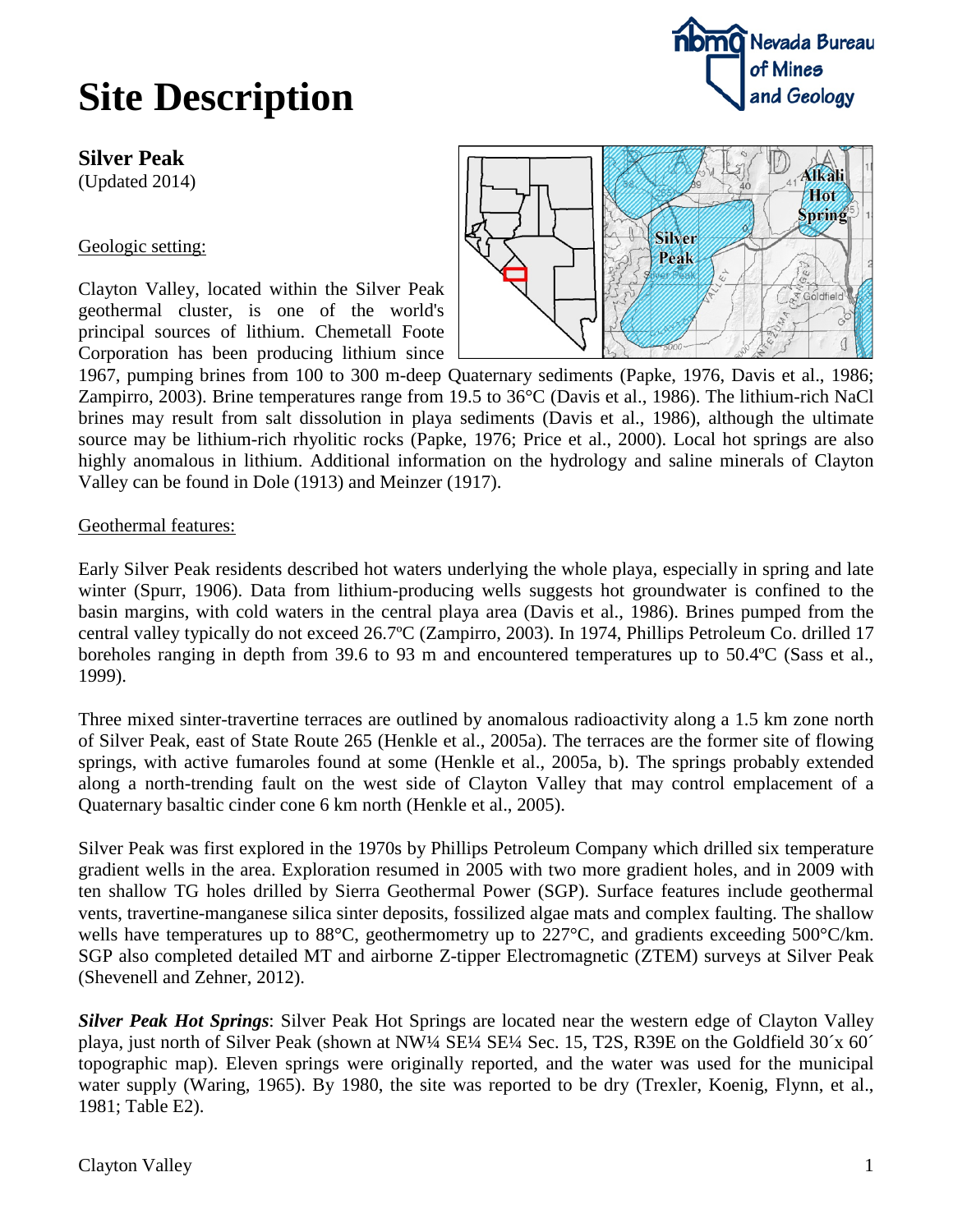

The springs had a maximum reported temperature of 47.8°C (Waring, 1965). Mariner et al. (1983, p. 105) estimated the reservoir temperature to be 140ºC and 142ºC using silica and Na-K-Ca geothermometers, respectively, and Reed et al. reported a flow rate of 1,890 L/min (1983, p. 40). Silver Peak Hot Springs were reportedly quite radioactive, but contained very small amounts of uranium (Garside, 1973).

A mild thermal anomaly can be found 3 km SW of Silver Peak, at the 24.6ºC monitor well pumping station (T2S R39E 28). NBMG field samplers were allowed access to this well in June 2008 by Chemetall Foote. The estimated reservoir temperatures are 74.8ºC (Na-K-Ca; Fournier and Potter, 1979) and 66.8ºC (chalcedony; Fournier, 1977). A monitor well 1 km NE measured warm (Jennings, personal comm., 2008), as did a second pumping station well (26ºC; NWIS Well 143 S02 E39 28BDBB1; Great Basin Groundwater Geochemical Database).

Shallow temperature surveys conducted at both Silver Peak and Alum showed minor temperature anomalies but were helpful in narrowing the physical area that should be considered for future geophysical work or drilling (Kratt, 2011).

Chemetall Foote (a subsidiary of Rockwood Lithium, operating Silver Peak) plans to double the capacity of its lithium carbonate production. Rockwood obtained a Department of Energy grant to be used to help install a geothermal power plant at the site, which the company hopes will supply the majority of electric power needs for the lithium mine (Company web site: [http://www.rockwoodlithium.com/,](http://www.rockwoodlithium.com/) July 2013). Toward this end, Rockwood Lithium drilled one observation well that was permitted as a geothermal well to a depth of approximately 5,000 ft in December, 2012. Details of the results of this well are not available.

*Pearl Hot Springs*: Pearl Hot Springs (Sec. 25, TIS, R40E) had a reported temperature of 36.7<sup>o</sup>C on January 19, 1967 (Great Basin Groundwater Geochemical Database). These are probably the springs referred to by Spurr (1906) as issuing from the east side of the playa across Clayton Valley from the Silver Peak Hot Springs. A major north-northeast-striking fault may run through the spring area (see Albers and Stewart, 1972, plate 1). Trexler, Koenig, Flynn, et al. (1981; Table E2) reported that the springs were dry.

Miles Silberman may have sampled Pearl Hot Springs in October 1968. The exact sample location is unclear for several reasons: (1) Silberman identified the spring as "Alkali Hot Spring S.W.", but gave latitude and longitude values for Pearl Hot Springs. (2) Alkali Hot Spring, 15 km east of Pearl Hot Springs, has known chemistry and temperature data. Conductivity and chemistry measurements for "Alkali Hot Spring S.W." (R40E) are 1-2 orders of magnitude greater than results for Alkali Hot Spring (R41E). (3) Charge balance calculations indicate a good analysis, within 2.4%. These factors suggest a mislabeled analysis for Pearl Hot Springs. Silberman's analysis yielded reservoir temperatures of 163°C (Na-K-Ca; Fournier, 1979) and 105°C (quartz; Fournier, 1977), and a measured temperature of 47.2°C (Mariner Database, 2001; see Great Basin Groundwater Geochemical Database).

### Leasing information: [\(Map\)](http://data.nbmg.unr.edu/Public/Geothermal/DetailedMaps/ClaytonValley_map.jpg)

The Clayton Valley project combined several RAM properties with adjacent properties belonging to the former Sierra Geothermal, which RAM acquired in 2010. The area included Alkali Hot Springs, Alum,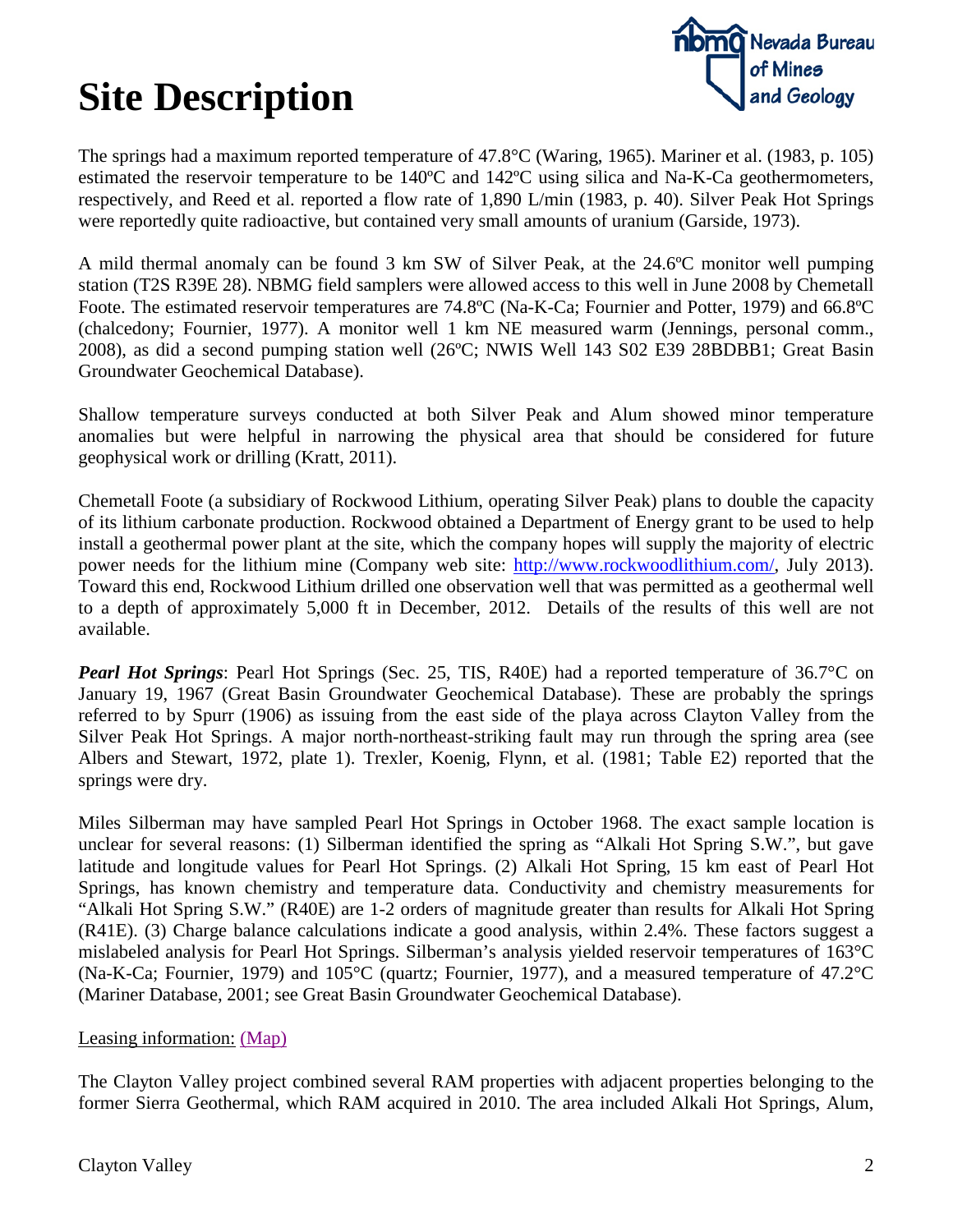

Pearl Hot Springs, Weepah, and Montezuma project areas. All project areas were located in Esmeralda County. RAM estimated up to 160 MW of geothermal power from these combined properties. Geophysical surveys were conducted in 2011. A 32 MW power plant was planned to be on the property by 2013. Although RAM held a PPA with NV Energy for delivery of this power, RAM relinquished the leases in 2012 as they focused their efforts on their Nicaragua San Jacinto property (Shevenell and McDonald, 2013).

Bibliography:

Albers, J. P., and Stewart, J. H., 1972, Geology and Mineral Deposits of Esmeralda County, Nevada: Nevada Bureau of Mines and Geology Bulletin 78.

[Davis, J.R., Friedman, I., and Gleason, J.D., 1986, Origin of the lithium-rich brine, Clayton Valley,](ftp://ftp.nbmg.unr.edu/pub/geothermal/11_Documents/Davis_ClaytonVlly_LiBrine_1986.pdf)  [Nevada: U.S. Geological Survey Bulletin 1622, p. 131-138.](ftp://ftp.nbmg.unr.edu/pub/geothermal/11_Documents/Davis_ClaytonVlly_LiBrine_1986.pdf)

Dole, R.B., 1913, Exploration for Salines in Silver Peak Marsh, Nevada: U.S. Geological Survey Bulletin 530.

Dreyer, R.M., 1940, Goldbanks Mining District, Pershing County, Nevada: Nevada University Bulletin, v. 34, no. 1, Geology and Mining Series no. 33, 38 p.

Fournier, R.O., 1977, Chemical geothermometers and mixing models for geothermal systems: Geothermics, v. 5, p. 41-50.

Fournier, R.O. and Potter, R.W., 1979, Magnesium correction to the chemical geothermometer: Geochimica et Cosmochimica Acta v. 43, p. 1543-1550.

[Garside, L.J., 1973, Radioactive Mineral Occurrences in Nevada: Nevada Bureau of Mines and Geology](http://www.nbmg.unr.edu/dox/b81.pdf)  [Bulletin 81.](http://www.nbmg.unr.edu/dox/b81.pdf)

Great Basin Groundwater Geochemical Database, Nevada Bureau of Mines and Geology: <http://www.nbmg.unr.edu/Geothermal/GeochemDatabase.html>

[Henkle, W.R., Jr., Gunderson, W.C., and Gunderson, T.D., 2005a, Mercury geochemical, groundwater](http://pubs.geothermal-library.org/lib/grc/1022601.pdf)  [geochemical, and radiometric geophysical signatures at three geothermal prospects in northern Nevada:](http://pubs.geothermal-library.org/lib/grc/1022601.pdf)  [Geothermal Resources Council Transactions, v. 29, p. 243-250.](http://pubs.geothermal-library.org/lib/grc/1022601.pdf)

Henkle, W.R., Jr., Gunderson, W.C., and Gunderson, T.D., 2005b, Mercury geochemical, groundwater geochemical, and radiometric geophysical signatures at three geothermal prospects in northern Nevada, *in* Rhoden, H.N., Steininger, R.C., and Vikre, P.G., eds., Geological Society of Nevada Symposium 2005: Window to the World, Reno, Nevada, May 2005, p. 1147–1157.

Jennings, M., personal comm., 2008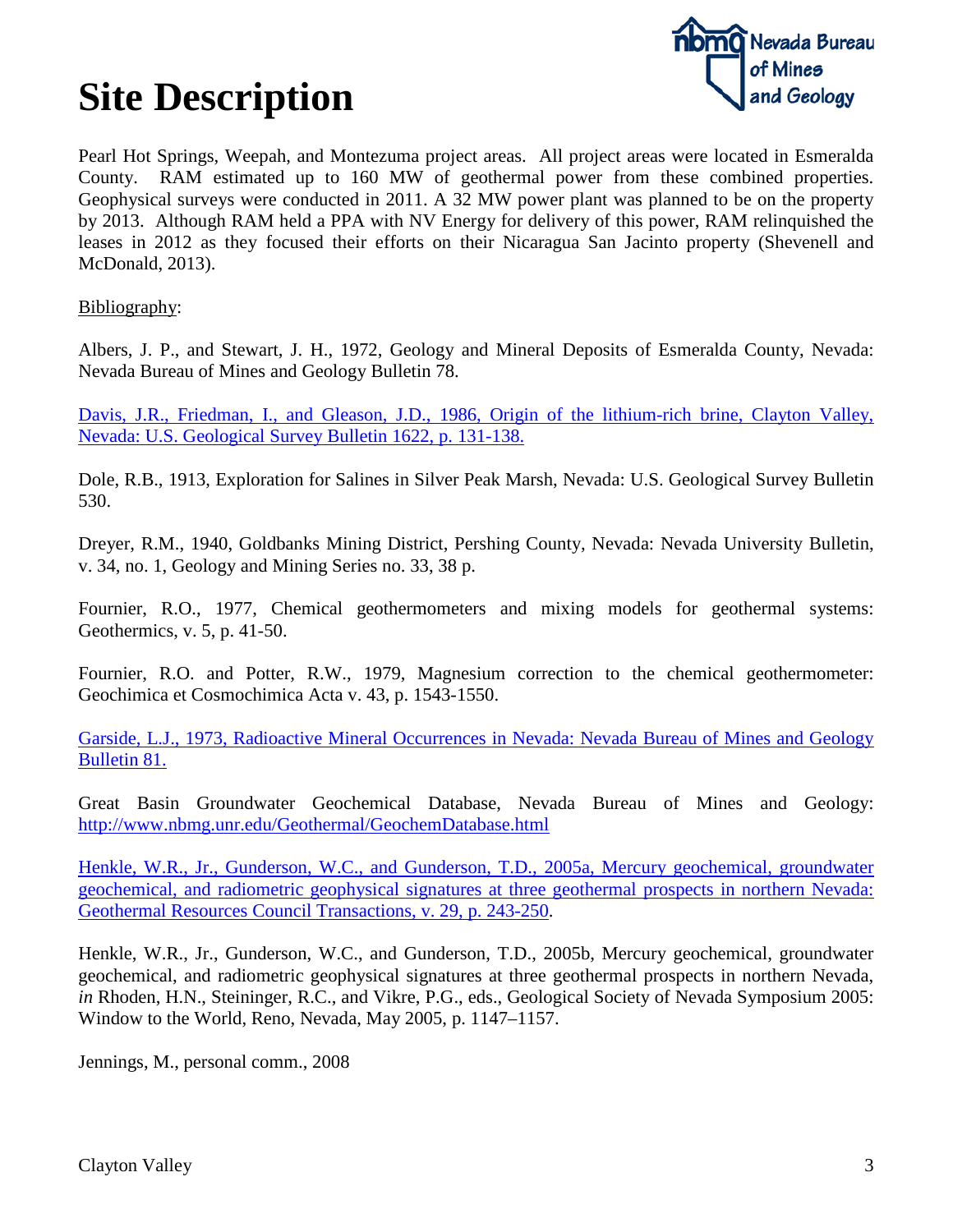

Kratt, C., 2011. Hyperspectral, Shallow Temperature, and Gravity Surveys: A Roundup of Recent Exploration Activity at Silver Peak, Alum, and Columbus Salt Marsh, Esmeralda County, Nevada. Geothermal Resources Council Transactions 35: 853-860.

[Mariner, R.H., Brook, C.A., Reed, M.J., Bliss, J.D., Rapport, A.L., and Lieb, R.J., 1983, Low-](ftp://ftp.nbmg.unr.edu/pub/geothermal/11_Documents/Reed_GeothResources_1982.pdf)[Temperature Geothermal Resources in the Western United States](ftp://ftp.nbmg.unr.edu/pub/geothermal/11_Documents/Reed_GeothResources_1982.pdf)*, in* Reed, M.J., (Editor), Assessment of [Low-Temperature Geothermal Resources of the United States—1982, U.S. Circular 892, p. 31-50.](ftp://ftp.nbmg.unr.edu/pub/geothermal/11_Documents/Reed_GeothResources_1982.pdf)

[Meinzer, O.E., 1917, Geology and Water Resources of Big Smokey, Clayton, and Alkali Spring Valleys,](ftp://ftp.nbmg.unr.edu/pub/Geothermal/11_Documents/Meinzer_ValleysNV_GeoResources_1917.pdf)  [Nevada: U.S. Geological Survey Water-Supply Paper 423.](ftp://ftp.nbmg.unr.edu/pub/Geothermal/11_Documents/Meinzer_ValleysNV_GeoResources_1917.pdf)

Papke, K.G., 1976, Evaporites and Brines in Nevada Playas: Nevada Bureau of Mines and Geology Bulletin 87.

Great Basin Groundwater Geochemical Database, Nevada Bureau of Mines and Geology: [<http://www.nbmg.unr.edu/Geothermal/GeochemDatabase.html>](http://www.nbmg.unr.edu/Geothermal/GeochemDatabase.html).

Price, J.G., Lechler, P.J., Lear, M.B., and Giles, T.F., 2000, Possible Volcanic Source of Lithium in Brines in Clayton Valley, Nevada, *in* Cluer, J.K., Price, J.G., Strusacker, E.M., Hardyman, R.F., and Morris, C.L., eds., Geology and Ore Deposits 2000: The Great Basin and Beyond: Geological Society of Nevada Symposium Proceedings, May 15-18, 2000, p. 241-248.

[Reed, M.J., Mariner, R.H., Brook, C.A., and Sorey, M.L., 1983, Selected Data for Low-Temperature](ftp://ftp.nbmg.unr.edu/pub/geothermal/11_Documents/Reed_LowTempData_GeothUS_1983.pdf)  [\(Less Than 90 Degrees C\) Geothermal Systems in the United States; \(Reference Data for USGS Circular](ftp://ftp.nbmg.unr.edu/pub/geothermal/11_Documents/Reed_LowTempData_GeothUS_1983.pdf)  [892\): U.S. Geological Survey Open-File Report 83-250, 129 p.](ftp://ftp.nbmg.unr.edu/pub/geothermal/11_Documents/Reed_LowTempData_GeothUS_1983.pdf)

Sass, J.H., Priest, S.S., Blanton, A.J., Sacket, P.C., Welch, S.L., and Walters, M.A., 1999. Geothermal Industry Temperature Profiles from the Great Basin. U.S. Geological Survey Open-File Report 99-425. <http://wrgis.wr.usgs.gov/open-file/of99-425/webmaps/home.html>

Shevenell, L., and B. McDonald, 2014. Geothermal Energy In The Nevada Mineral Industry (ed. John Muntean), Nevada Bureau of Mines and Geology MI-2012, p 126-148. <http://www.nbmg.unr.edu/dox/mi/12.pdf>

Shevenell, L., and Zehner, R., 2012. Recent Geothermal Avtivity in Nevada – Spring 2012. GRC Bulletin May/June 2012 p 38. [<http://geothermal.org/PDFs/Articles/12MayJune29.pdf>](http://geothermal.org/PDFs/Articles/12MayJune29.pdf)

[Spurr, J.E., 1906, Ore Deposits of the Silver Peak Quadrangle, Nevada: U.S. Geological Survey](ftp://ftp.nbmg.unr.edu/pub/geothermal/11_Documents/Spurr_SilverPkOreDep_1906.pdf)  [Professional Paper 55.](ftp://ftp.nbmg.unr.edu/pub/geothermal/11_Documents/Spurr_SilverPkOreDep_1906.pdf)

Trexler, D.T., Flynn, T., Koenig, B.A., and Bruce, J.L., 1981, Nevada Resource Assessment Program, 1980: in Ruscetta, C.A., etal., Editors, Geothermal Direct Heat Program, Glenwood Springs Technical Conference Proceedings: Papers Presented; State Coupled Geothermal Resource Assessment Program Report, v. 1, U.S. Department of Energy Report DOE/ID/12079-39; ESL-59, p.205-227, Available at University of Utah Research Institute, Earth Science Laboratory, Salt Lake City, UT.